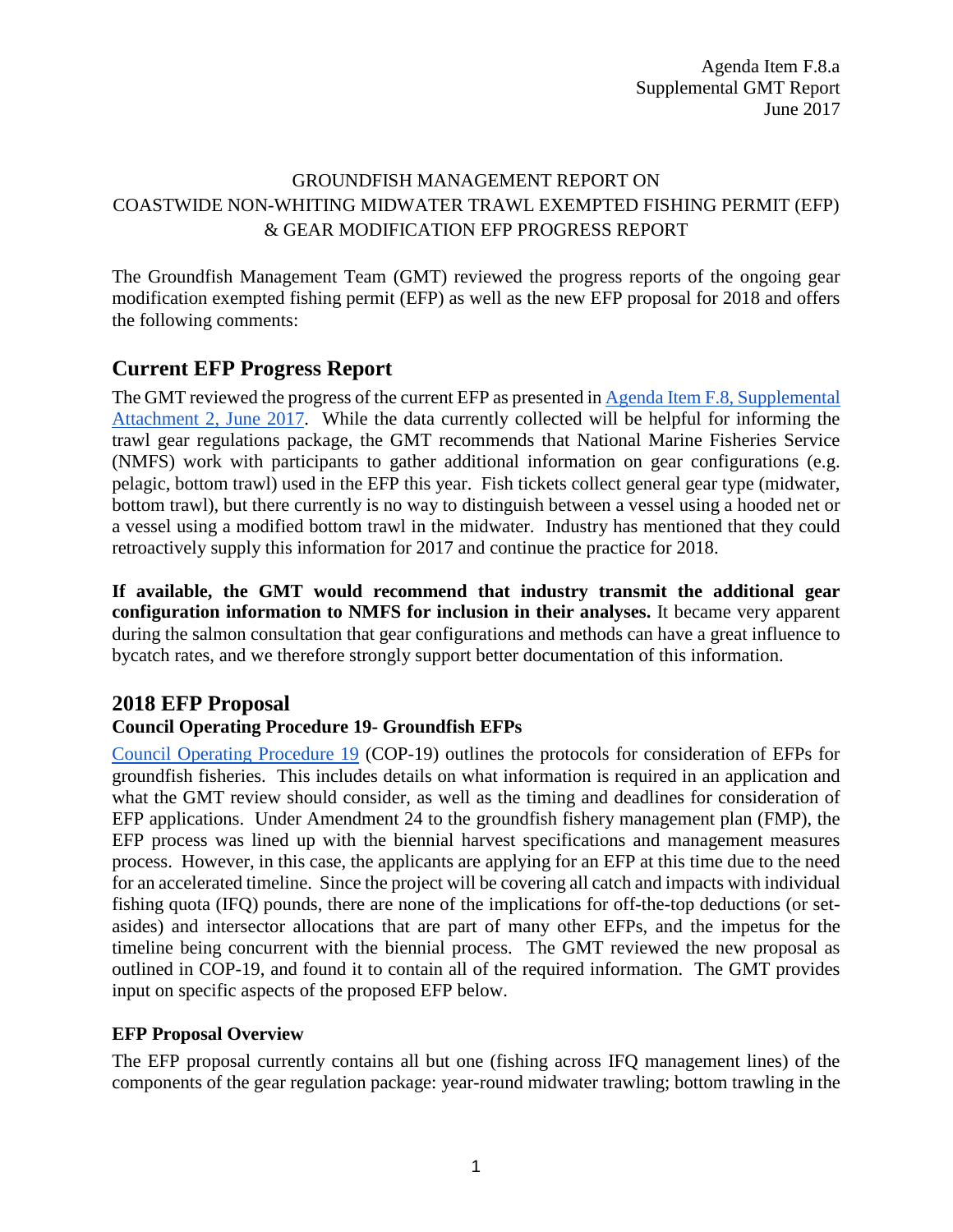Rockfish Conservation Area (RCA) without time or area restrictions; and full retention of all salmon caught. The applicants have stated that they plan to continue to use the bycatch caps used in the 2017 EFP as their primary salmon mitigation measure (i.e., 3,547 Chinook salmon for the entire midwater rockfish fishery including EFP, with no more than 800 prior to May 15) along with their co-op style deterrence measures. The GMT supports continuation of these bycatch mitigation measures since they will help ensure that Chinook salmon bycatch stays within these previously analyzed limits, as the fishery is monitored in real time. While the GMT provides some preliminary comments in this statement, we intend to provide more specific comments on the EFP once a finalized version is presented in September.

#### **Spatial Extend of the EFP Proposal**

The 2018 trawl gear EFP application includes several measures which are proposed to be implemented coastwide. The GMT notes that the current EFP is limited to the area north of 42° N. lat. per Council concerns with Chinook salmon bycatch in the Klamath Management Zone (KMZ). In [Agenda Item F.8.b, Supplemental Public Comment Powerpoint, June 2017,](http://www.pcouncil.org/wp-content/uploads/2017/06/F8b_Sup_PubComPPT_EFPprogressRpt_Jun2017BB.pdf) the participants recommend a hard cap of 350 Chinook for south of 42° N. lat. If this is exceeded, then fishing south of 42° N. lat. would cease. **The GMT recommends the Council consider a sub-cap or other mitigation measures if the EFP is expanded coastwide.** However, the GMT notes that there is no data available on bycatch rates or stock composition from that area (based on our work with the salmon consultation) to evaluate what the implications of a 350 cap could be to the salmon population.

The GMT appreciates the notion of allowing limited EFP activity to occur south of  $42^{\circ}$  N. lat. as it could improve our understanding of Chinook salmon bycatch in the area (i.e., rates and stock composition), which could help better inform future analyses related to the gear regulations package. In addition, it could help improve IFQ attainments, particularly of southern stocks like chilipepper rockfish, with limited salmon bycatch (if results are similar to the EFP that has occurred to the north). However, at the same time, the GMT is cognizant that there are salmon bycatch concerns (there is no directed salmon troll fishery in that area this year) and that the salmon outlook for the next few years is similarly dire.

## **EFP Proposal Components**

#### **Gear Regulations**

The GMT discussed the components of the gear regulations package included in the EFP proposal [\(Agenda Item F.8.a, Supplemental Attachment 1, June 2017\)](http://www.pcouncil.org/wp-content/uploads/2017/06/F8_Sup_Att1_MWT_EFP_ProgRep_Jun2017BB.pdf). Since it is our understanding that the applicants are still refining their proposal for final action in September, we kept our comments at a higher level. The GMT believes that some of these items (e.g. new method for measuring mesh size) would be easy to include in the 2018 EFP, however, others, such as providing exemptions to chafing gear and codend requirements, may have a significantly higher analytical burden associated with them and could theoretically delay implementation.

In addition, the GMT discussed complications regarding the provision that would allow multiple trawl gears on a single trip. As we understand it, electronic fish tickets are now able to capture multiple gear types on a single ticket by species and weight, and therefore if this is included in the final EFP, there should be no accounting issues.